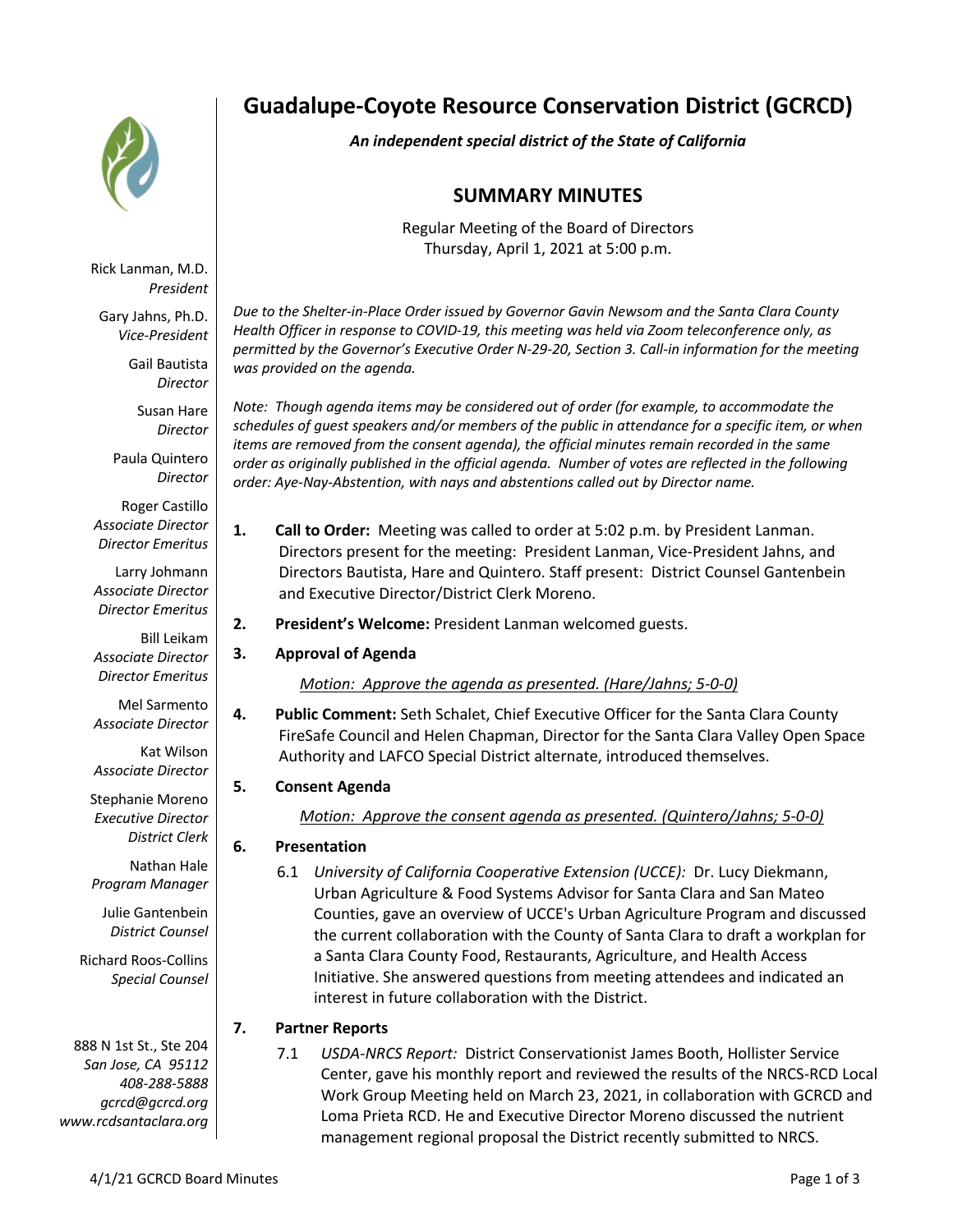7.2 *Other Reports:* Domingo Candelas, Valley Water Government Relations, announced they sent out invitations to an environmental stakeholder meeting they are convening. President Lanman indicated he will designate an attendee if he cannot attend himself.

#### **8. Programs and Projects**

- 8.1 *Post-Disaster Technical Assistance Program:* Executive Director Moreno reported that the program is continuing to progress, and that the USDA Farm Service Agency (FSA) has indicated that NRC Manager Hale not only provided valuable assistance in their efforts to provide post-fire relief to local agricultural producers, but has "raised the bar" with the quality of his submittals. Mr. Hale gave an update on the FSA site visits and post-fire damage assessments he has been conducting. Cal Fire Unit Forester/Division Chief Ed Orre of the Santa Clara Unit also gave a brief update on the status of CalFire's post-fire mitigation work related to fire suppression impacts, and extended an invitation to the Directors to attend a prescribed burn event in the future.
- 8.2 *Integrating Agriculture into Climate Mitigation:* Executive Director Moreno gave an update on scheduling for the second focus group and the intended development of an RCD/Agricultural Producer final report on implementation barriers and policy recommendations.

#### **9. Administration**

9.1 *Ad Hoc Environmental Justice Policy Committee (Bautista/Quintero):* The Committee members reported on the public meeting they held, and their subsequent progress on the policy. They would like to expand the scope of the committee to develop an "Environmental and Social Justice" policy rather than just an "Environmental Justice Policy", and explained the reasons for the request.

*Motion: Expand the scope of the Ad Hoc Environmental Justice Policy Committee to develop an "Environmental and Social Justice Policy". (Bautista/Lanman; motion amended – see below.)*

After discussion, the Directors agreed social justice needs to be imbedded in District activities, but indicated they need additional time to reflect on how best to incorporate language into the policy.

*Amended Motion: Include environmental and social justice within the scope of this policy. (Bautista/Lanman; 5-0-0)*

9.2 *Rules of Order Policy (Hare/Lanman):* Executive Director Moreno reviewed the background on the rules of order request and the committee's work on the policy. President Lanman stated the goal was for the rules to be concise and transparent, and to emphasize the opportunity for public input and comment. Director Hare highlighted specific portions of the policy. Director Bautista requested additional time for review prior to adoption.

*Motion: Table this item until the next meeting. (Bautista/Lanman; 5-0-0.)*

9.3 *FY20-21 Annual Work Plan:* Executive Director Moreno reviewed the status of the activities outlined in the FY 20-21 annual work plan and the Directors provided feedback. They discussed the funding previously set aside to support Valley Water on development of a Guadalupe River Corridor Management Plan; in response to President Lanman's comments regarding the importance of retaining Scott McBain as a consultant, Ms Moreno indicated she will be continuing to use him for work on other watershed issues. The Board requested that Mr. Candelas, Valley Water, seek an answer to this question: Is Valley Water's intention to still create a Coyote Creek Watershed Plan and a Guadalupe Watershed Plan, and if so, what is the process by which they will be created and what is the timeframe?